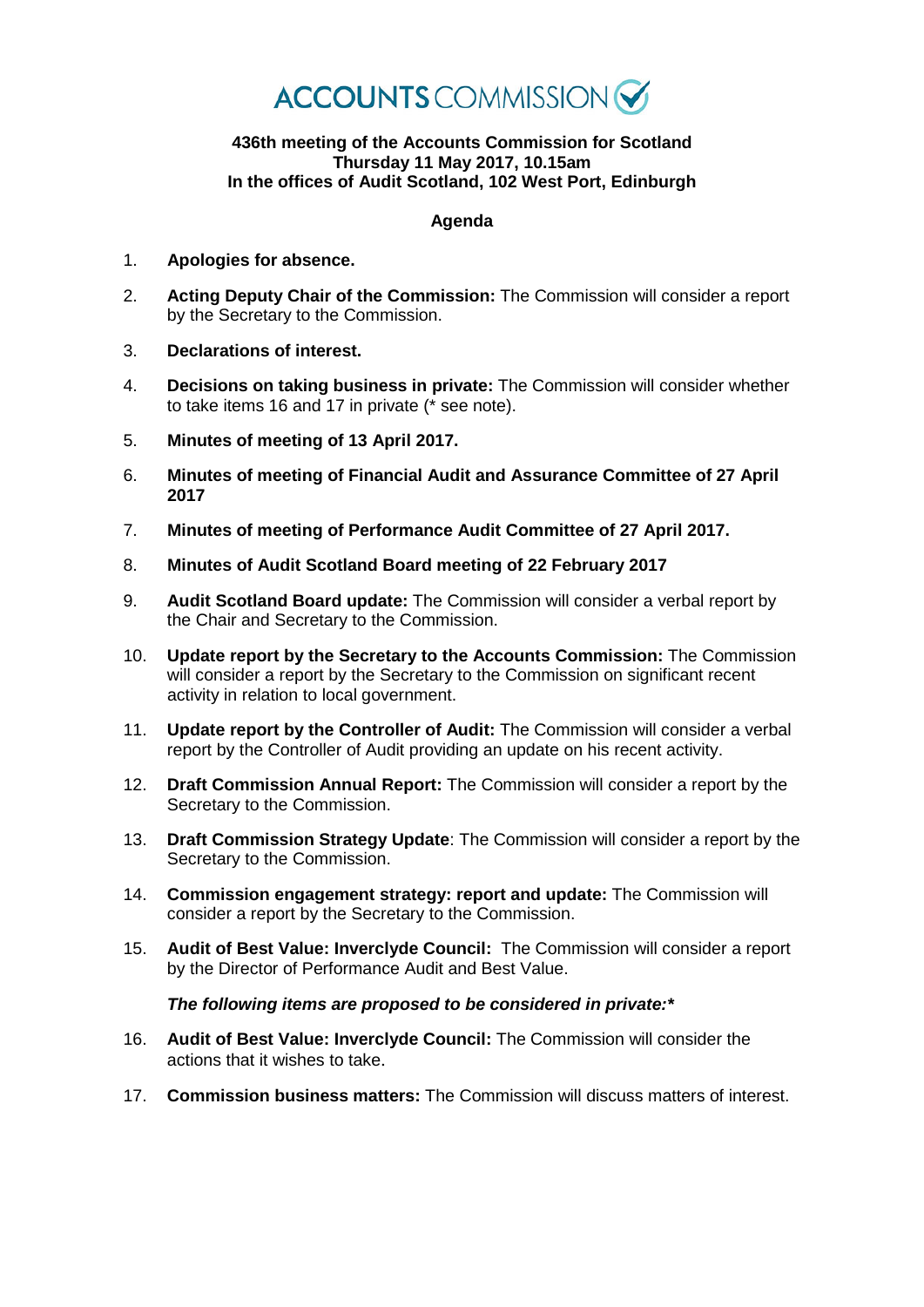- \* It is proposed that items 16 and 17 be considered in private because:
	- Item 16 requires the Commission to consider actions in relation to a report by the Controller of Audit. The Commission is then obliged by statute to inform the council in question of its decision, which the Commission does before making the decision public.
	- Item 17 may be required if there are any confidential matters that require to be discussed outwith the public domain. The Chair will inform the meeting in public at the start of the meeting if this item is required and what it covers.